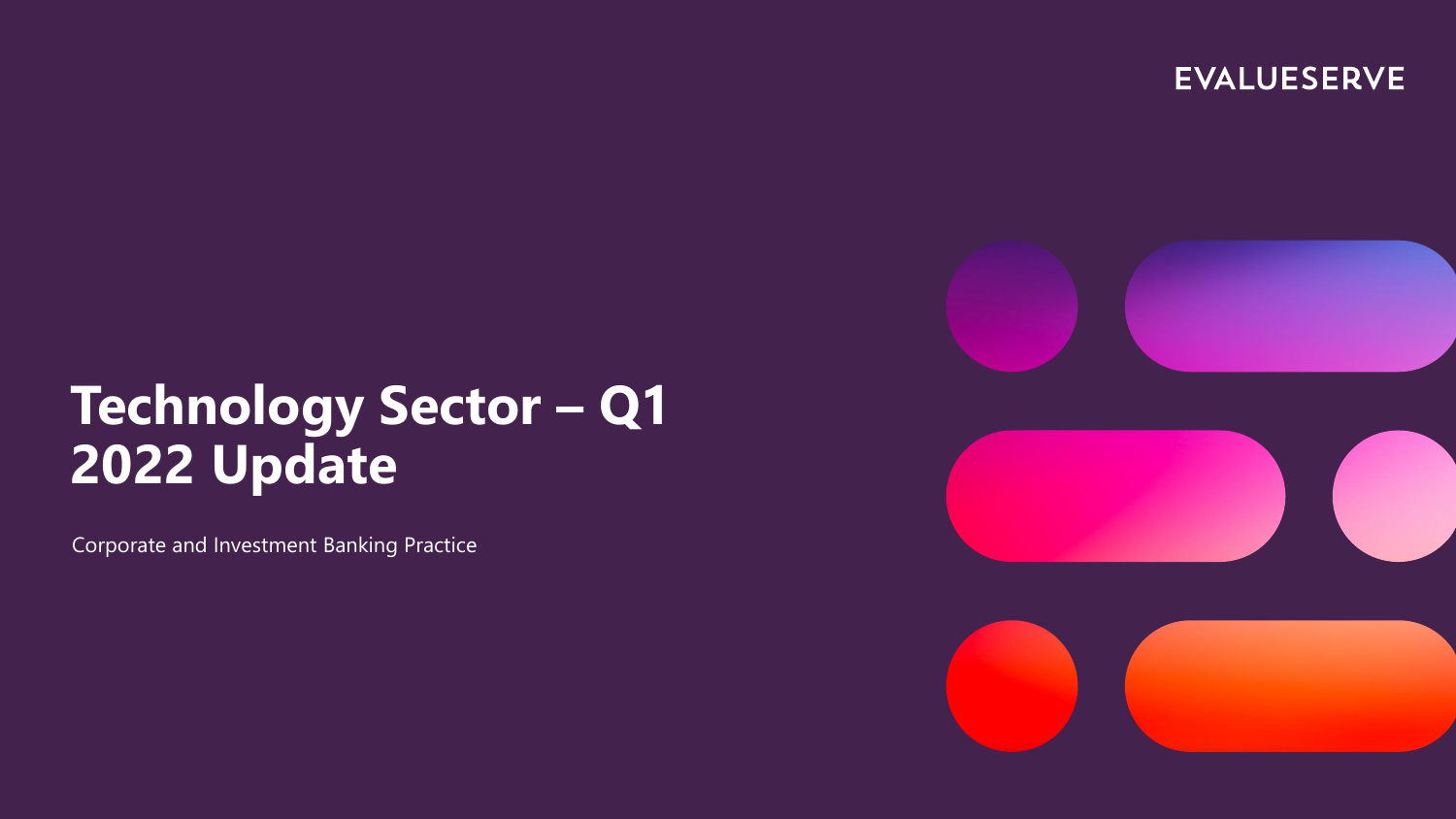### **Positive long-term outlook despite weak Q1 2022**

**Performance of Technology Sector in Q1 2022**



• Since the beginning of 2022, the global market, in general, has been weak due to negative forces such as inflation, interest rates hikes, and Russia-Ukraine conflict

- In Q1 2022, the technology sector saw a massive downturn, with tech stocks losing ~\$2 trillion. Apple lost \$200 billion of market value, Amazon reported its first loss since 2015, and Alphabet posted weaker-than-expected quarterly earnings and revenue
- Technology and growth stocks are highly vulnerable to any increase in interest rates as higher discount rates diminish the value of their future earnings
- However, the technology sector is still attractive because it has a relatively high concentration of companies with low-risk characteristics such as strong balance sheets, ample free cashflow generation, high profit margins, and solid return on invested capital
	- The prices of technology stocks have fallen because they had high but unsustainable valuations. In fact, the downside provides long-term investors an opportunity to build a sound portfolio as technology stocks are at their lowest prices since March 2009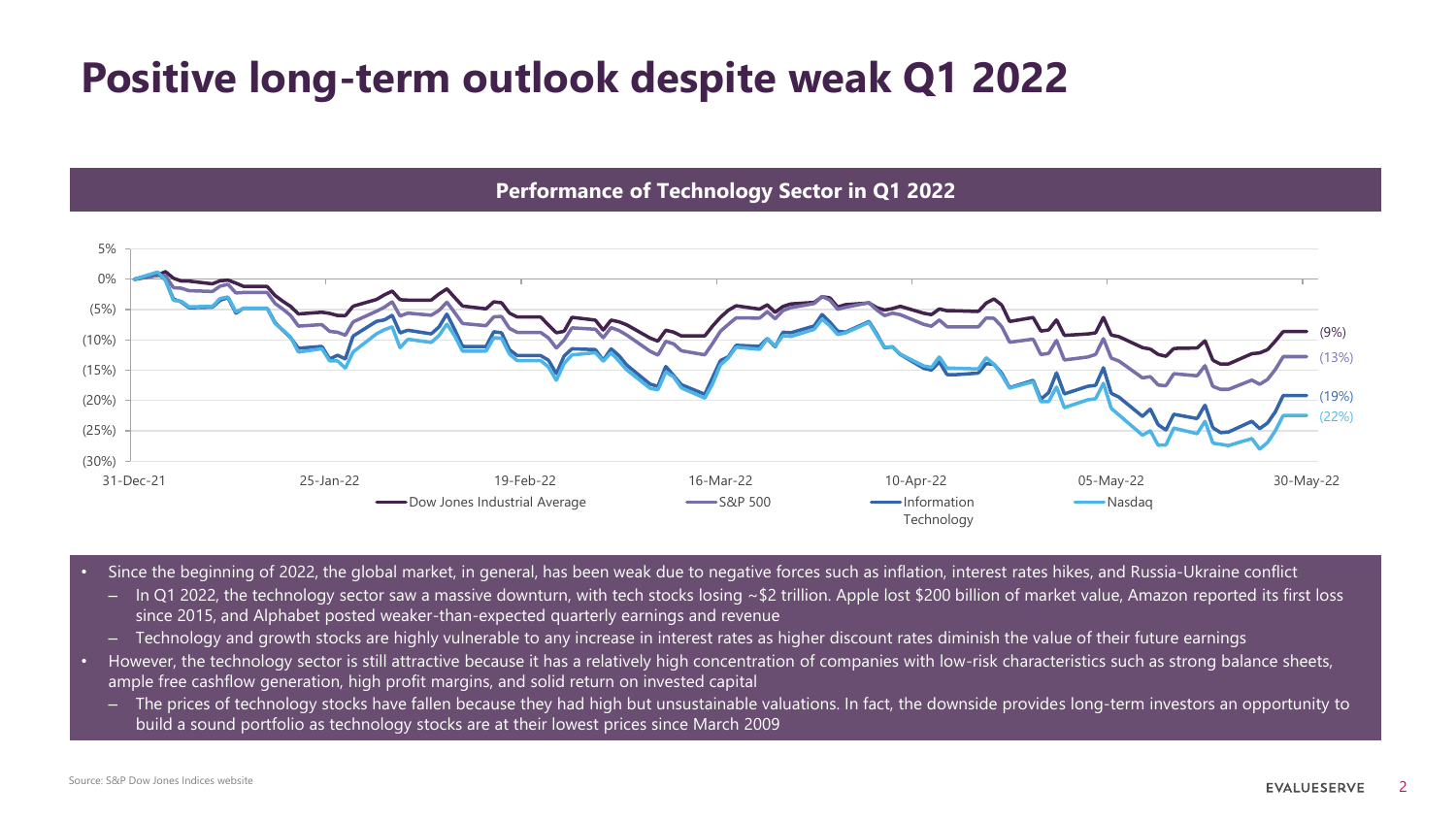### **Decline in valuation of major sub-sectors**

**Technology Sub-sector Valuations – EV / LTM EBITDA Through March 31, 2022**

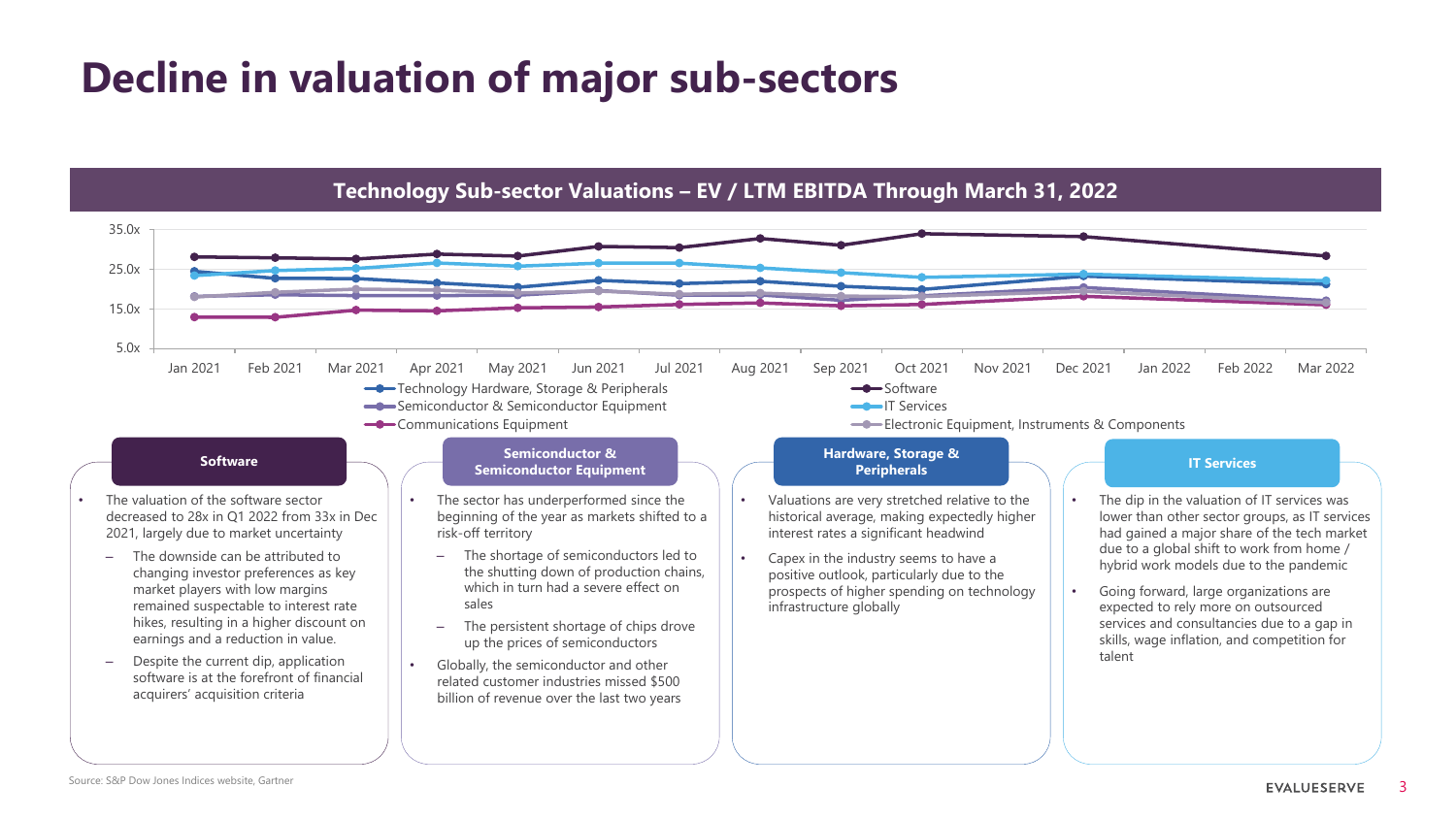# **Slowdown in listing activity**



#### **IPO Activity in Technology Sector**

- Since the beginning of 2022, equity markets have been volatile due to factors such as inflationary pressure and geopolitical tensions in Eastern Europe
	- Q1 2022 experienced a significant dip in global listing activity as IPO proceeds were down by ~91%, and secondary proceeds were down by ~83% on a y-oy basis
	- There is a risk that IPO activity will further slow down if IPO candidates postpone their transactions

• During the quarter, the Asia-Pacific region recorded the maximum number of IPOs globally. The Americas saw only 37 deals across all sectors during the same period

- Most of the tech companies that had successful IPOs in 2021 are now trading below their offer or opening price – some have lost over 60 % of their valu.
	- Many companies that were planning to go public in H1 2022 have either withdrawn or delayed their listing, including Justworks (cloud), Rhodium (blockchain), Authentic Brands Group (e-commerce), and TypTap (fintech)
- Although the technology sector has maintained dominance in deal numbers for the seventh consecutive quarter (since Q3 2020), it stood at the second position in terms of proceeds (preceded by energy)



#### **Biggest Technology IPOs of Q1 2022**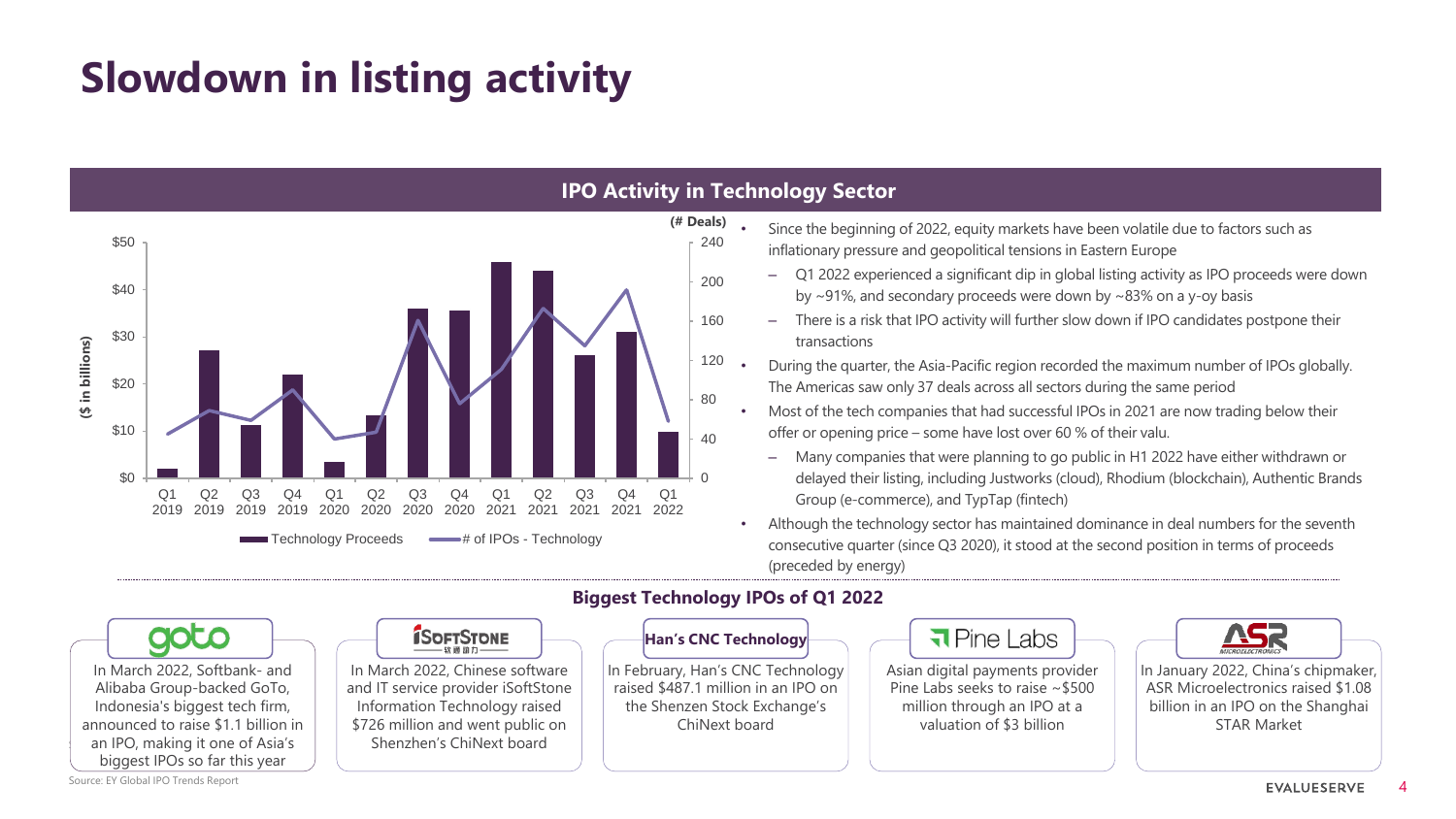### **Tech M&A remained strong**



- Although M&A activity in the technology sector seemed to have lost momentum due to the jittery market conditions, a deeper assessment of market dynamics revealed that the total deal volume of tech M&A was strong. Deal volume exceeded 3,065 transactions in Q1 2022 (higher than any other first quarter in the last 20 years)
	- The technology sector consolidated its lead and accounted for 25% of the deals globally in Q1 2022. The top themes driving key deals in the sector were digital health and cybersecurity
- The strong M&A and investment activity in the sector seems to be driven by private equity firms. A large number of financial sponsors are managing more money than they can invest and are willing to pay high valuations for attractive targets
	- In the last quarter, various PE firms acted on the dislocation in public markets through take-private acquisitions; they are still aggressively looking to pursue acquisitions in the technology sector, most notably in software, IT services and unified communications
- Many SPACs that took off in 2020 and early-2021 (raising \$160 billion) are also expected to be deal drivers in the technology sector in the next 12 months
	- Technology companies offer SPAC sponsors the potential for growth in earnings and profitability that they may not find in other sectors. According to a Mergermarket study, high technology accounted for 27% of all de-SPAC transactions announced between 2019 and February 18, 2022
	- SPACs are also expected to increasingly target technology companies in Asia-Pacific to complete business combinations, as the number of quality targets in the US domestic market may begin to dwindle due to pent-up demand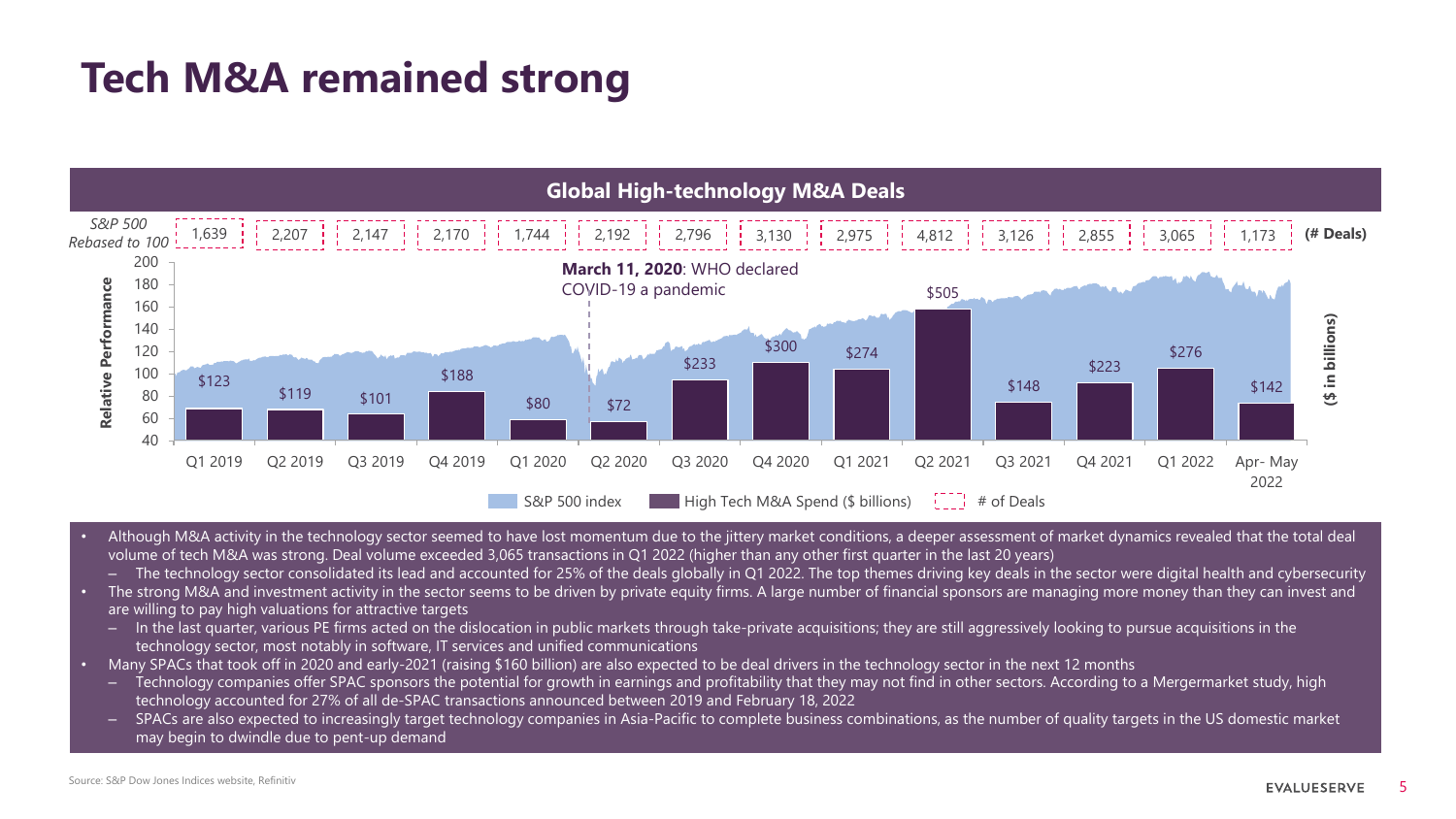# **M&A continues to be exciting exit for cyber companies**

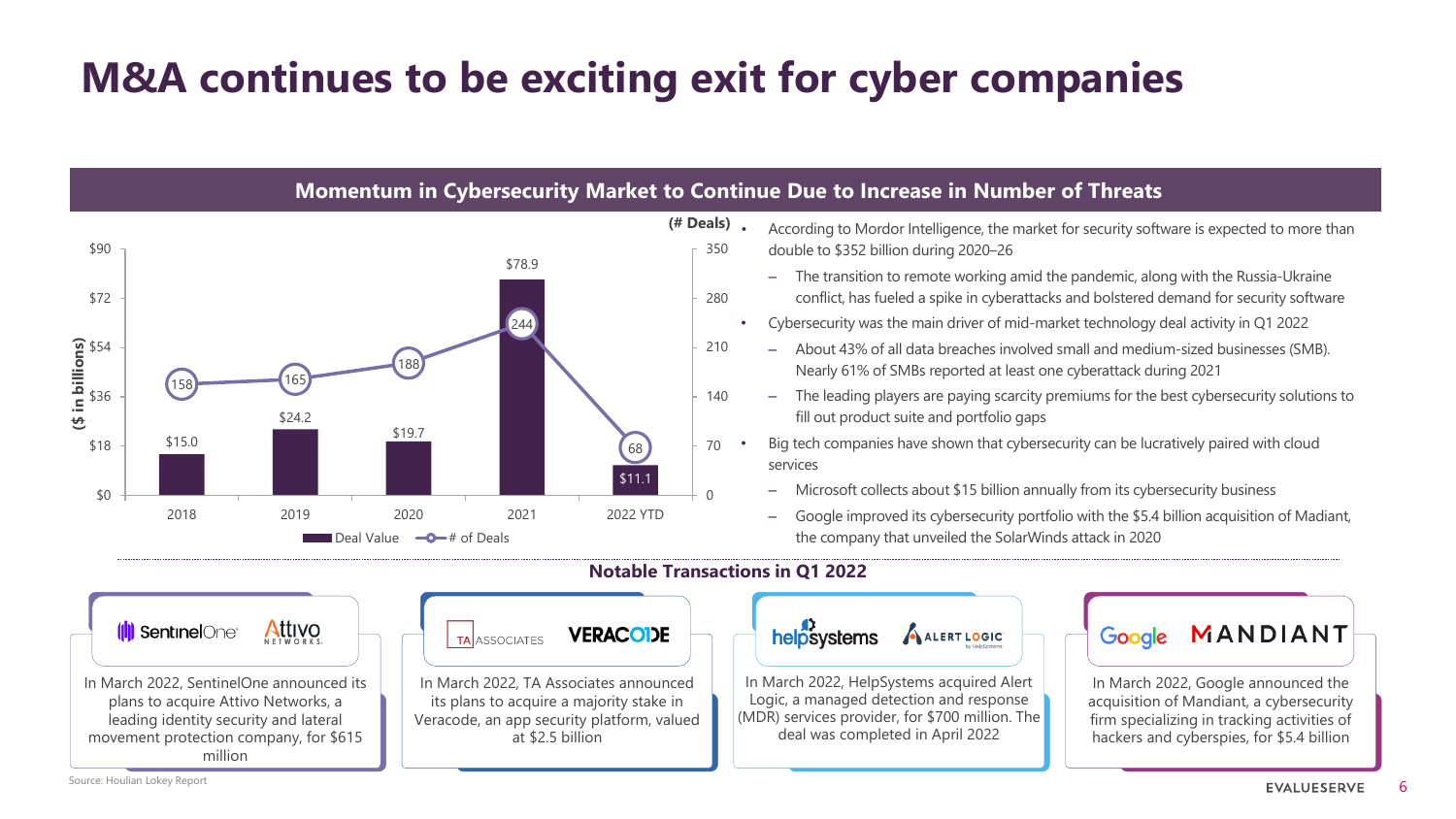#### **M&A activity among digital health start-ups expected to increase**



**Castlight** 

In February 2022, Vera Whole Health acquired Castlight Health, a health data and navigation company for \$370 million

vera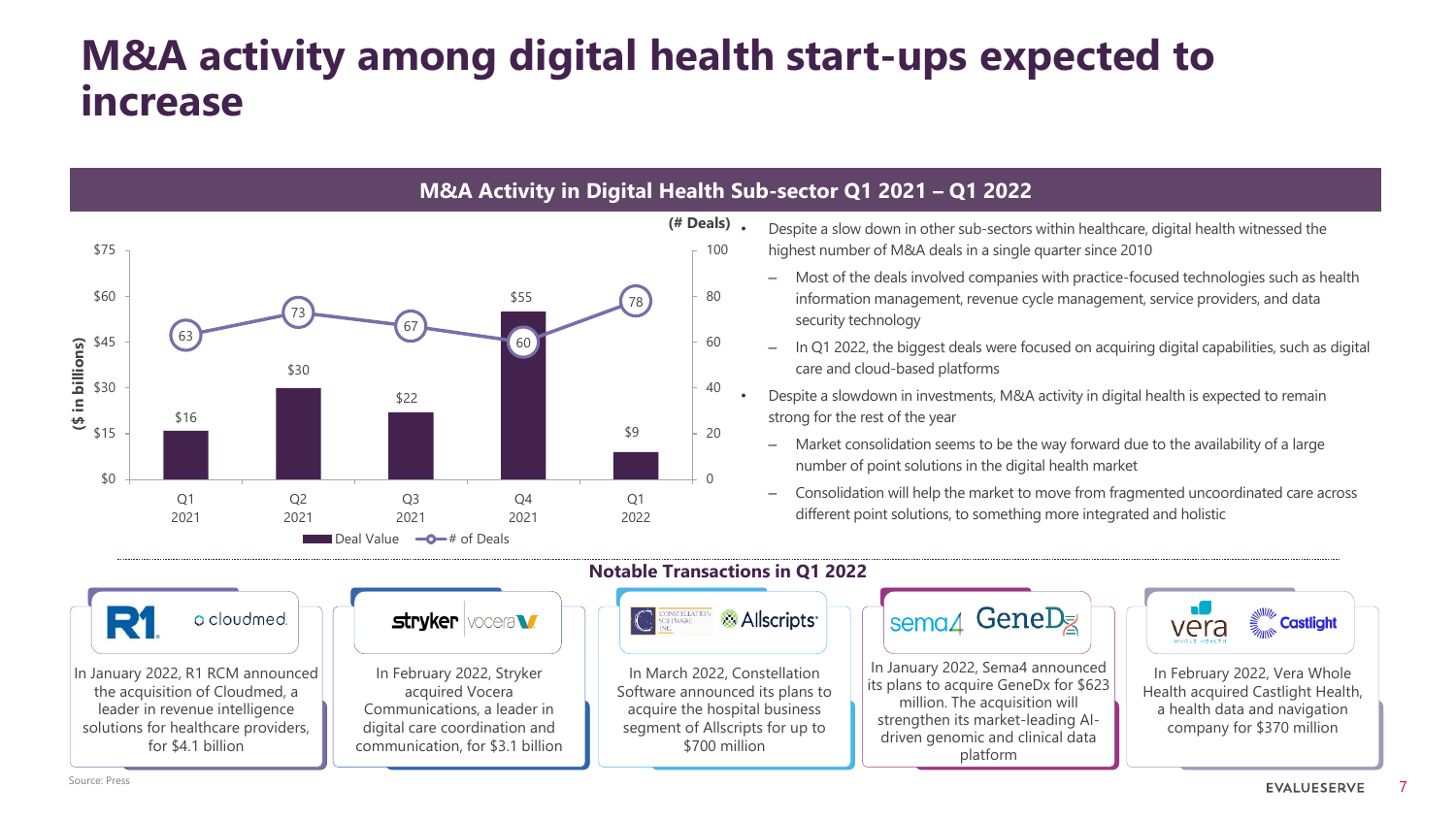### **Increasing interest in Metaverse**



8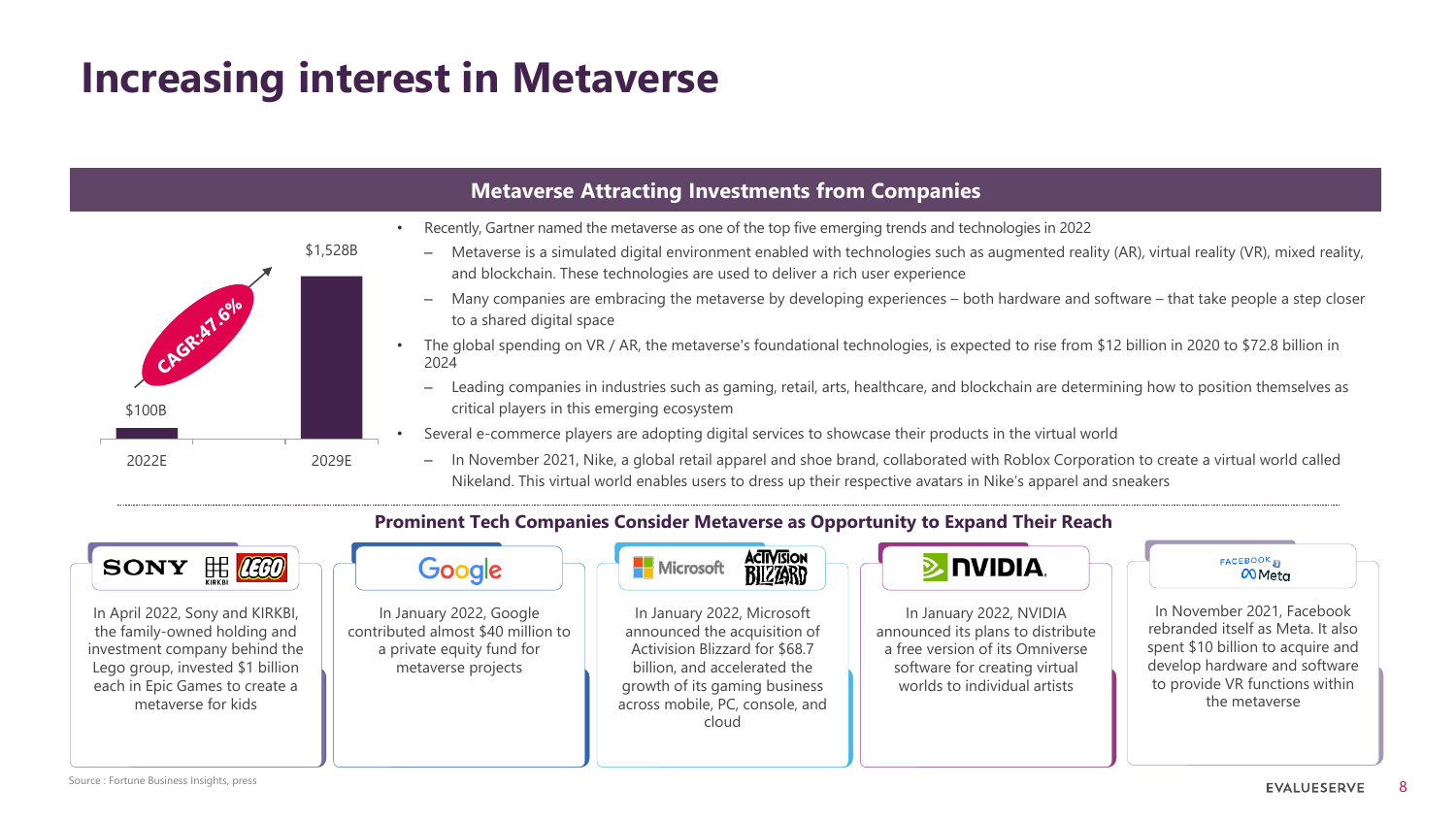# **Major challenges**

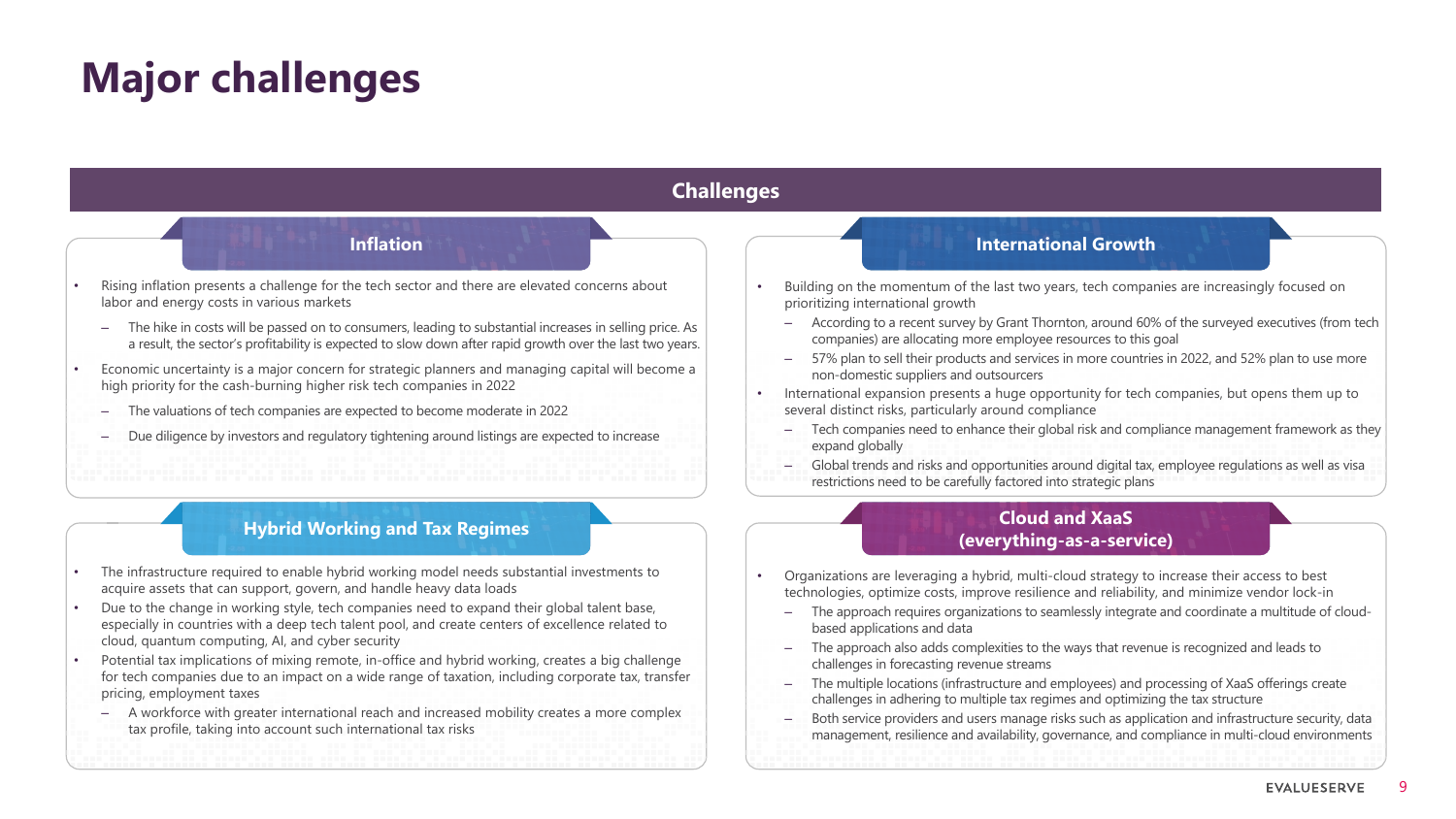# **Predictions for 2022**

**Bullish on Technology M&A** 

**Techo-**

**on the rise**

#### **Factors Affecting Technology Sector**



• In an increasingly competitive environment, tech companies continue to rely on M&A as a powerful tool for differentiation **Dealmakers** 

- The fear of missing out is forcing companies to undertake deals that will future-proof their businesses
- Moreover, with the pandemic coming to an end, business owners will likely start seeking opportunities for consolidation, leading to an insurgence of M&A deals in 2022
- PwC predicts cryptos and NFTs will become the hotspots as emerging markets get established



- With the proposed CHIPS Act, the US is looking to become a leading chip manufacturer once again
- Formerly a major chip manufacturer, the U.S. has passed much of its production on to East Asia over the past 15 20 years
- **nationalism is**  • Europe aims to double its share in global chip production to 20% by 2030
	- China is pushing out many foreign-owned businesses and reducing competition for local Chinese businesses



#### **Normalization of massive growth**

- The overall market sentiment is reversing from being bullish (seen during the pandemic when tech companies saw a huge boom in demand). In a post-pandemic world, demand will likely reach a normalized level
- After the surge in 2020, the industry is returning to its previous growth pattern of 5–6% year-on-year
- High inflation and regular increases in interest rates will lead to postponement of discretionary spend and higher focus on cost optimization, which will dampen tech budgets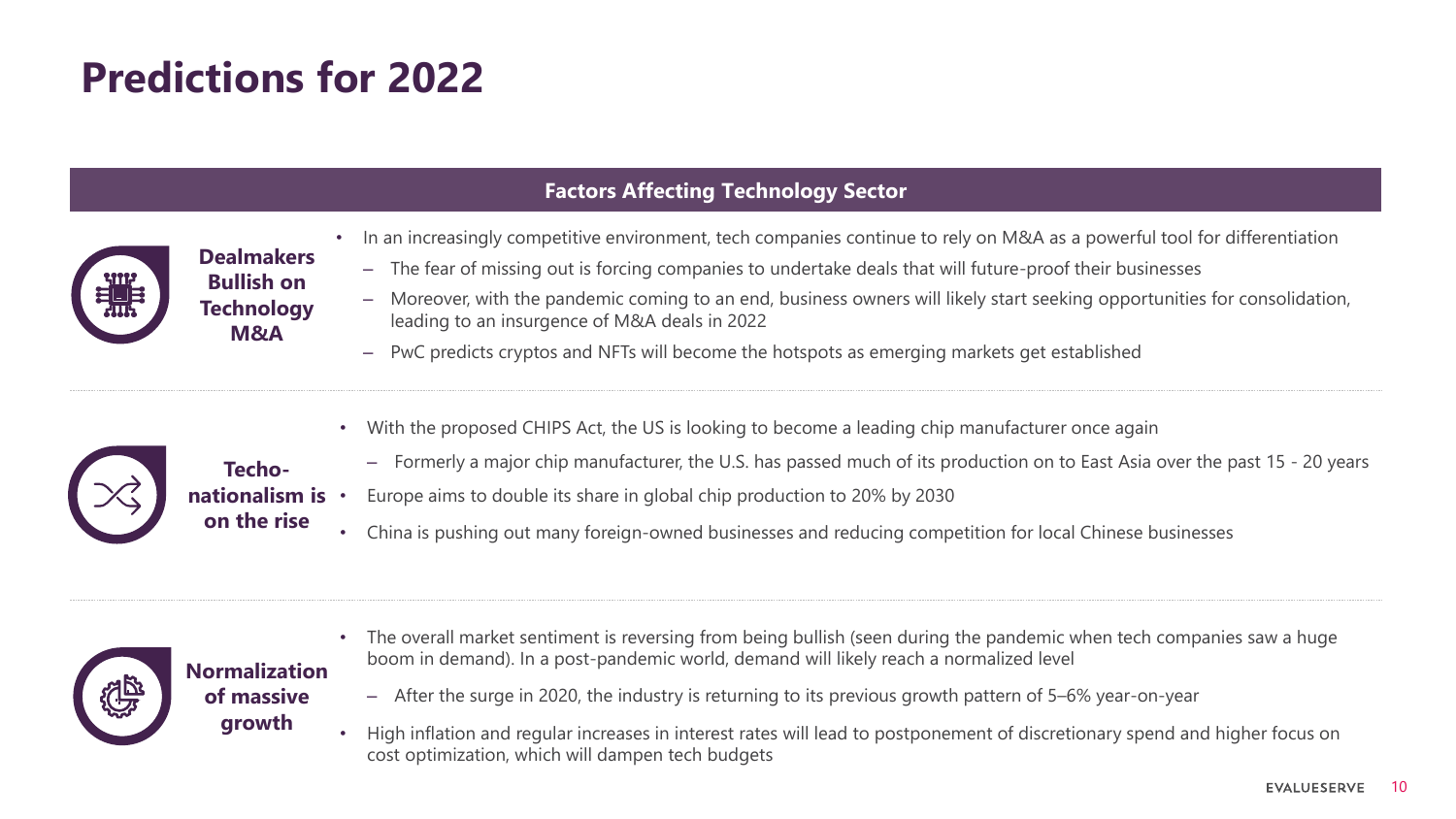### **About the authors**



#### **VIVEK SHARMA**

Vice President Corporate and Investment Banking LoB

Vivek has over 14 years of experience in setting up offshore support teams for global investment banks and managing delivery

 $\boxtimes$ Vivek.Sharma@evalueserve.com



#### **ARUN AGGARWAL**

Manager Corporate and Investment Banking LoB

Arun has over 8 years of experience working in investment banking and capital markets teams

 $\mathbb{M}$ Arun.Aggarwal1@evalueserve.com



#### **SAMRITI GOYAL**

Group Manager Corporate and Investment Banking LoB

Samriti has over 12 years of experience in managing investment banking delivery teams



Samriti.Goyal@evalueserve.com



#### **JANGA BHARGAVI**

Senior Business Analyst Corporate and Investment Banking LoB

Bhargavi has over 5 years of experience working in investment banking and capital markets teams

 $\mathbb{M}$ Janga.Bhargavi@evalueserve.com

Evalueserve's Corporate and Investment Banking practice works with bulge bracket banks, commercial banks and boutique advisory firms. Our key practice areas include Sector and Product support, Lending & Credit support, Business Information / Library Services, Presentation Support services and Business Reporting. Our proprietary technology platform helps streamline and automate workflows, re-use work products through knowledge management and automate repetitive tasks. For more information, please visit: https://www.evalueserve.com/industry/financial-services